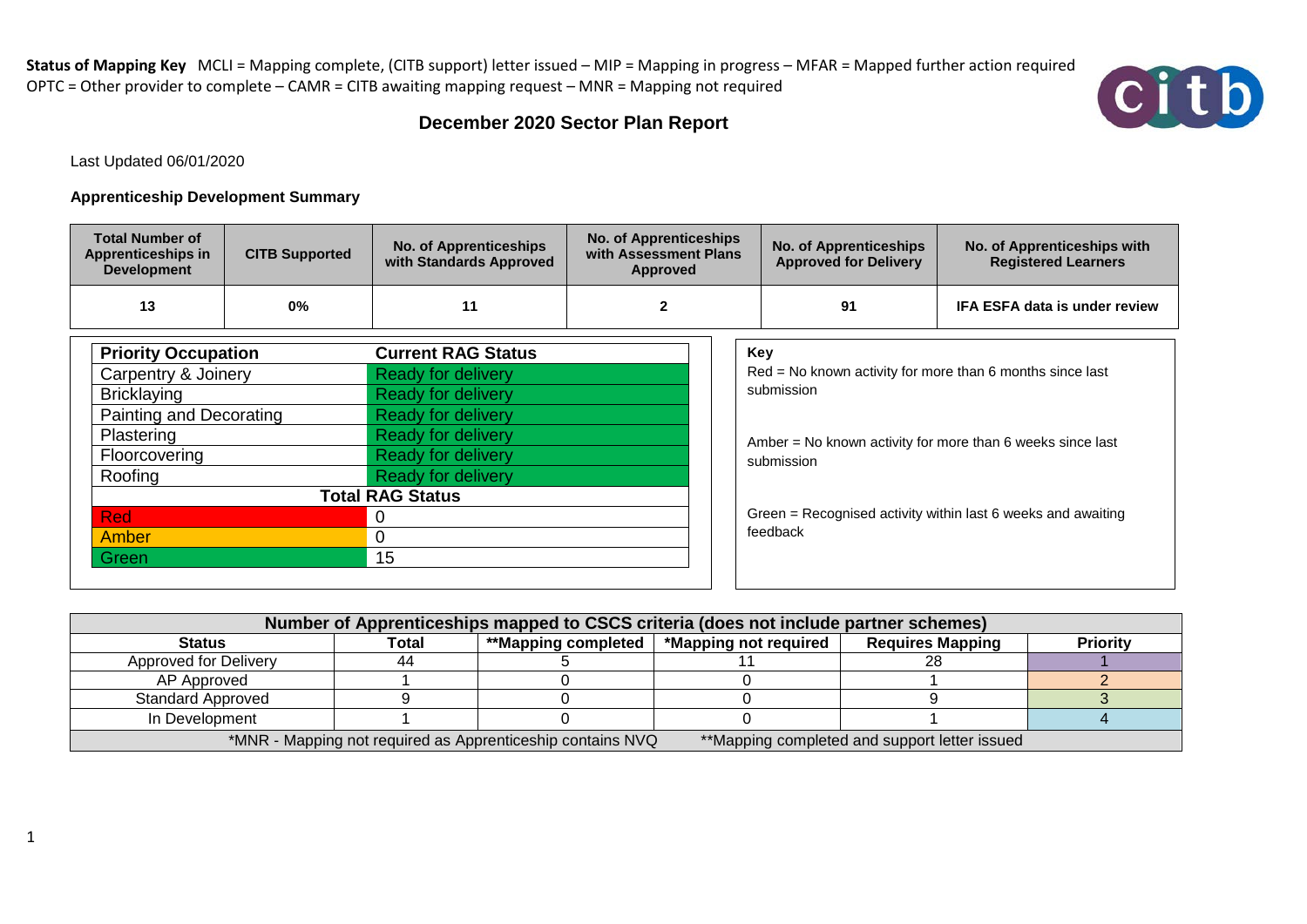

**Construction Related Apprenticeships Approved for Delivery:** Occupations with an apprenticeship standard and assessment plan in place, with an agreed funding band are ready for employers and training organisations to use. Funding bands for starts from 1 May 2017. Apprenticeships in Yellow shaded area are approved for delivery but not yet appearing on ESFA report. Please follow the Hyperlinks to visit individual Apprenticeship web pages.

| <b>Occupation</b>                                 | <b>CSCS or</b><br><b>Partner</b><br>scheme<br>card<br>provision | <b>Status of</b><br>mapping to<br><b>CITB NOS</b> | <b>Current</b><br><b>CITB</b><br>framework<br>provision | Level          | <b>Published</b> | <b>Target</b><br>delivery date | <b>Funding band</b><br>maximum |
|---------------------------------------------------|-----------------------------------------------------------------|---------------------------------------------------|---------------------------------------------------------|----------------|------------------|--------------------------------|--------------------------------|
| <b>Acoustics Technician</b>                       | <b>CSCS</b>                                                     | OPTC                                              | No                                                      | 4              | $11$ -Jun-19     |                                | £11,000                        |
| <b>Advanced Carpentry and Joinery</b>             | <b>CSCS</b>                                                     | *MNR                                              | Yes                                                     | 3              | 27-Feb-18        | Sept 18                        | £9,000                         |
| <b>Architect</b>                                  | <b>CSCS AQP</b><br>or PQP                                       | *MNR                                              | No                                                      | $\overline{7}$ | 27-June-18       |                                | £21,000                        |
| <b>Architectural Assistant</b>                    | <b>CSCS AQP</b>                                                 | <b>CAMR</b>                                       | <b>No</b>                                               | 6              | 27-June-18       |                                | £21,000                        |
| <b>Asbestos Analyst/Surveyor</b>                  | <b>ACAD</b>                                                     | <b>OPTC</b>                                       | <b>No</b>                                               | 3              | 29-June-18       |                                | £6,000                         |
| <b>Associate Project Manager</b>                  | No current<br>provision                                         | <b>OPTC</b>                                       |                                                         | 4              | 19-Aug-16        |                                | £9,000                         |
| <b>Bricklaying</b>                                | <b>CSCS</b>                                                     | **MCLI                                            | Yes                                                     | 2              | 22-June-18       | <b>July 2019</b>               | £9,000                         |
| <b>Building Control Surveyor</b>                  | <b>CSCS</b>                                                     | <b>OPTC</b>                                       |                                                         | 6              | 02-June-19       |                                | £24,000                        |
| <b>Building Services Design Engineer</b>          | Skillcard                                                       | <b>OPTC</b>                                       |                                                         | 6              | 04-Oct-17        |                                | £27,000                        |
| <b>Building Services Engineering Craftsperson</b> | Skillcard                                                       | <b>OPTC</b>                                       |                                                         | 3              | 06-Jun-17        |                                | £18,000                        |
| <b>Building Services Design Technician</b>        | Skillcard                                                       | <b>OPTC</b>                                       |                                                         | 3              | 09-Jun-17        |                                | £12,000                        |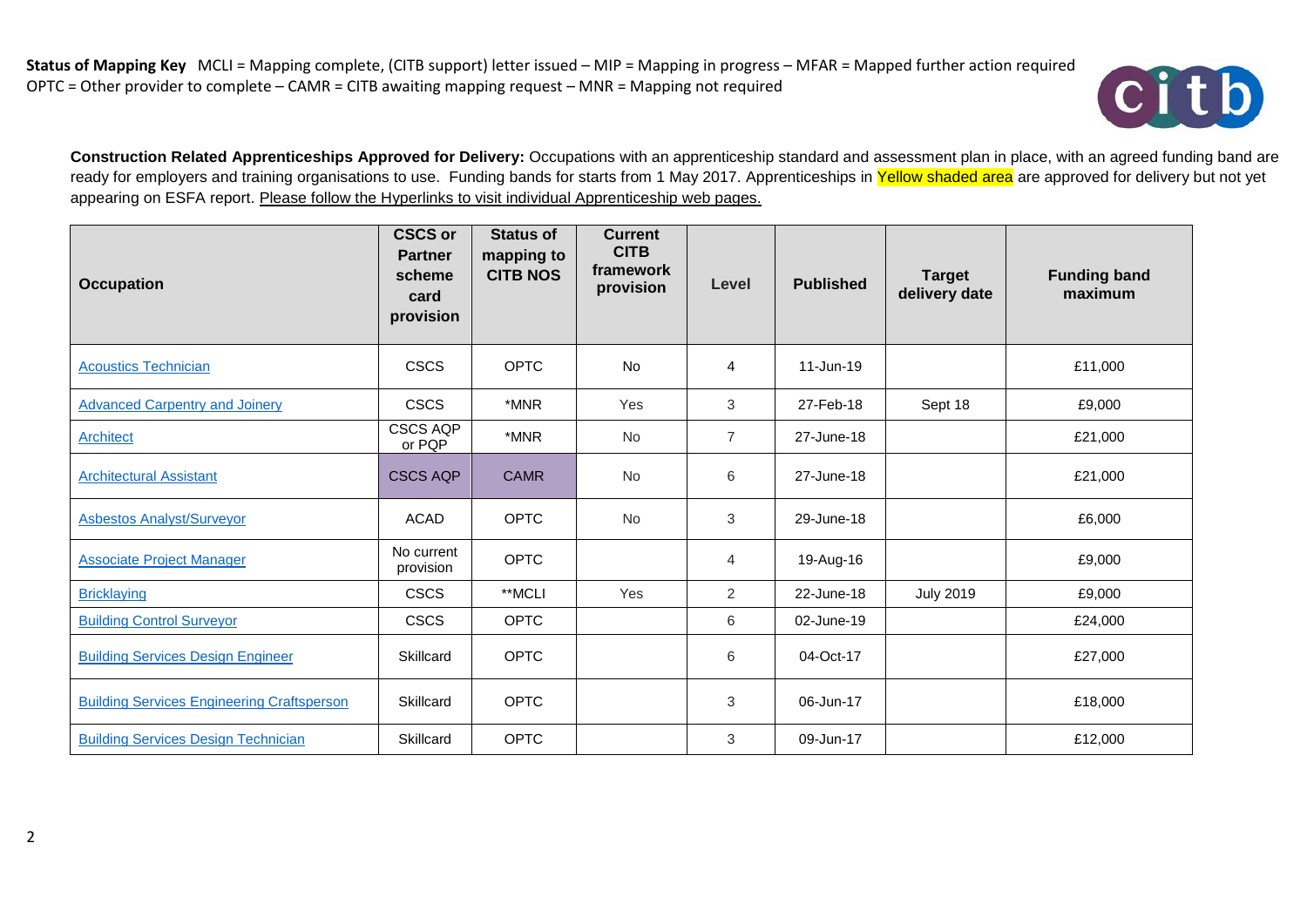

| <b>Occupation</b>                                                               | <b>CSCS or</b><br><b>Partner</b><br>scheme card<br>provision | <b>Status of</b><br>mapping to<br><b>CITB NOS</b> | <b>Current</b><br><b>CITB</b><br>framework<br>provision | Level          | <b>Published</b> | <b>Target</b><br>delivery date | <b>Funding band</b><br>maximum |
|---------------------------------------------------------------------------------|--------------------------------------------------------------|---------------------------------------------------|---------------------------------------------------------|----------------|------------------|--------------------------------|--------------------------------|
| <b>Building Services Engineering Ductwork</b><br>Craftsperson                   | Skillcard                                                    | <b>OPTC</b>                                       |                                                         | 3              | 17-Aug-17        |                                | £27,000                        |
| <b>Building Services Engineering Ductwork</b><br><b>Installer</b>               | Skillcard                                                    | <b>OPTC</b>                                       |                                                         | $\overline{2}$ | 12-Sep-17        |                                | £15,000                        |
| <b>Building Services Engineering Installer</b>                                  | Skillcard                                                    | <b>OPTC</b>                                       |                                                         | $\overline{2}$ | 24-Mar-16        |                                | £12,000                        |
| <b>Building Services Engineering Service and</b><br><b>Maintenance Engineer</b> | Skillcard                                                    | <b>OPTC</b>                                       |                                                         | 3              | 12-Sep-17        |                                | £18,000                        |
| <b>Building Services Engineering Ventilation</b><br><b>Hygiene Technician</b>   | Skillcard                                                    | <b>OPTC</b>                                       |                                                         | 3              | 12-Sep-17        |                                | £9,000                         |
| <b>Building Services Engineering Technician</b>                                 | Skillcard                                                    | <b>OPTC</b>                                       |                                                         | $\overline{4}$ | 08-May-18        |                                | £12,000                        |
| <b>Building Services Engineering Site</b><br><b>Management (Degree)</b>         | Skillcard                                                    | <b>OPTC</b>                                       |                                                         | 6              | 08-May-18        |                                | £18,000                        |
| <b>Carpentry and Joinery</b>                                                    | <b>CSCS</b>                                                  | *MNR                                              | Yes                                                     | $\overline{2}$ | 27-Feb-18        | Sept 18                        | £12,000                        |
| <b>Chartered Surveyor</b>                                                       | <b>CSCS</b>                                                  | <b>CAMR</b>                                       | <b>No</b>                                               | 6              | 10-Sep-15        |                                | £27,000                        |
| <b>Chartered Town Planner</b>                                                   | <b>CSCS</b>                                                  | <b>CAMR</b>                                       | <b>No</b>                                               | $\overline{7}$ | 22-Mar-19        |                                | £27,000                        |
| <b>Civil Engineer</b>                                                           | <b>CSCS</b>                                                  | <b>CAMR</b>                                       | Yes                                                     | 6              | 04-Oct-17        |                                | £27,000                        |
| <b>Civil Engineering Technician</b>                                             | <b>CSCS</b>                                                  | <b>MIP</b>                                        | Yes                                                     | 3              | 04-Oct-17        |                                | £12,000                        |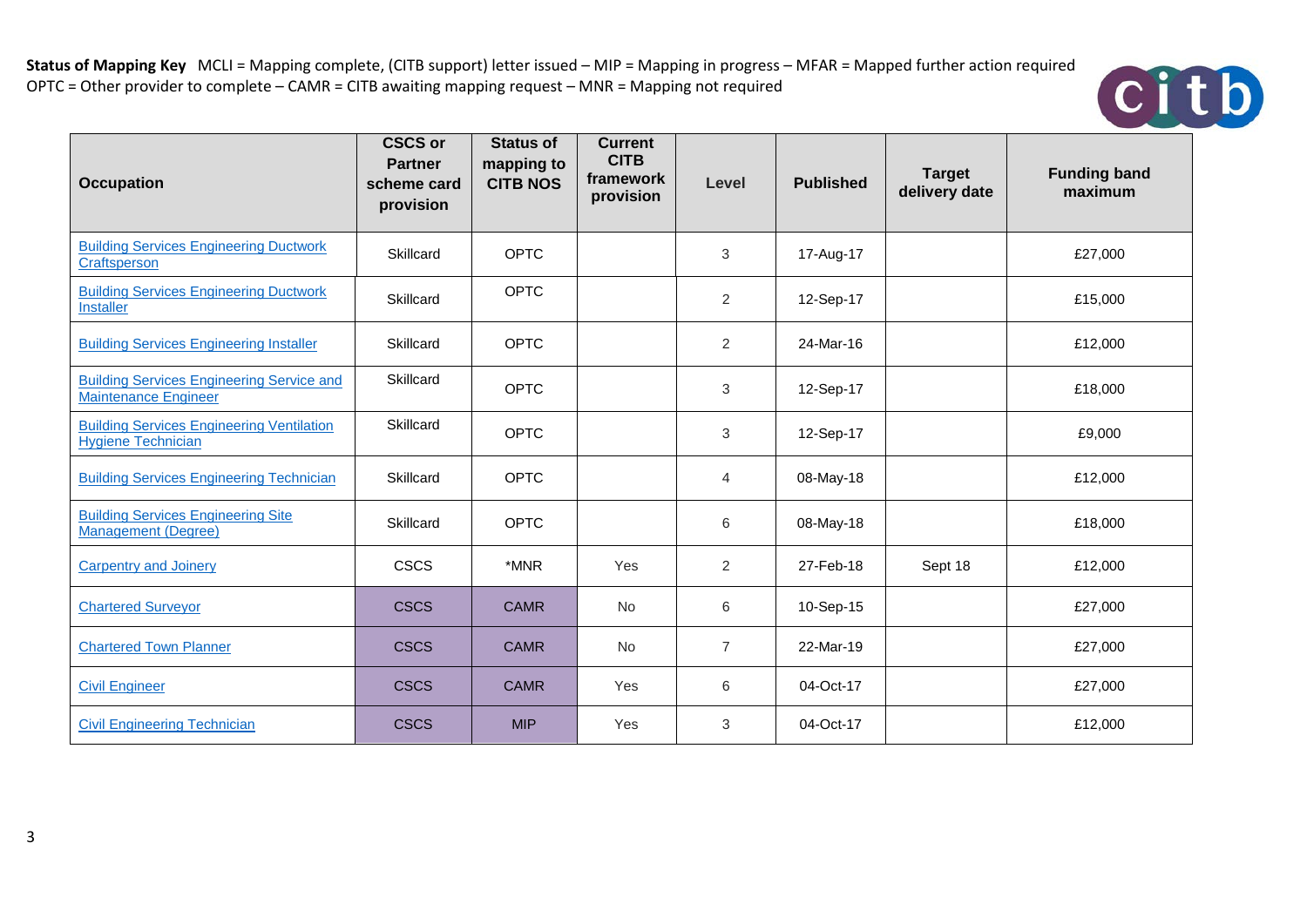

| <b>Occupation</b>                                            | <b>CSCS or</b><br><b>Partner</b><br>scheme card<br>provision | <b>Status of</b><br>mapping to<br><b>CITB NOS</b> | <b>Current</b><br><b>CITB</b><br>framework<br>provision | Level          | <b>Published</b> | <b>Target</b><br>delivery date | <b>Funding band</b><br>maximum |
|--------------------------------------------------------------|--------------------------------------------------------------|---------------------------------------------------|---------------------------------------------------------|----------------|------------------|--------------------------------|--------------------------------|
| <b>Civil Engineering Site Management</b><br>(Degree)         | <b>CSCS AQP</b>                                              | <b>CAMR</b>                                       | Yes                                                     | 6              | 09-May-18        |                                | £18,000                        |
| <b>Commercial Thermal Insulation Operative</b>               | <b>TICA</b>                                                  | <b>OPTC</b>                                       | Yes                                                     | 2              | 21-Feb-18        |                                | £9,000                         |
| <b>Construction Assembly &amp; Installation</b><br>Operative | <b>CSCS</b>                                                  | <b>MNR</b>                                        | No                                                      | $\overline{2}$ | 03-July-19       |                                | £13,000                        |
| <b>Construction Design and Build Technician</b>              | <b>CSCS</b>                                                  | <b>CAMR</b>                                       | No                                                      | $\overline{4}$ | 13-Sep-19        |                                | £9,000                         |
| <b>Construction Steel Fixer</b>                              | <b>CSCS</b>                                                  | *MNR                                              | Yes                                                     | 2              | 16-May-17        | Sept 18                        | £12,000                        |
| <b>Construction Site Engineering Technician</b>              | <b>CSCS</b>                                                  | <b>CAMR</b>                                       | <b>No</b>                                               | $\overline{4}$ | 27-Mar-18        |                                | £9,000                         |
| <b>Construction Quantity Surveyor</b>                        | <b>CSCS</b>                                                  | <b>CAMR</b>                                       | Yes                                                     | 6              | 11-July-19       |                                | £18.000                        |
| <b>Construction Site Manager</b>                             | <b>CSCS</b>                                                  | <b>CAMR</b>                                       | Yes                                                     | 6              | 06-Sept-19       |                                | £18000                         |
| <b>Construction Site Supervisor (CIOB)</b>                   | <b>CSCS</b>                                                  | <b>CAMR</b>                                       | Yes                                                     | $\overline{4}$ | 06-Sept-19       |                                | £9000                          |
| <b>Construction Surveying Technician</b>                     | <b>CSCS</b>                                                  | <b>CAMR</b>                                       | <b>No</b>                                               | 4              | 03-July-19       |                                | £8,000                         |
| Data Analyst                                                 | No current<br>provision                                      | <b>OPTC</b>                                       |                                                         | $\overline{4}$ | 23-Mar-16        |                                | £15,000                        |
| Demolition Operative (Expected upload to<br>ESFA 8 Oct)      | CCDO                                                         | <b>OPTC</b>                                       | <b>No</b>                                               | $\overline{2}$ | 12-Sep-18        | Yes12                          | £9,000                         |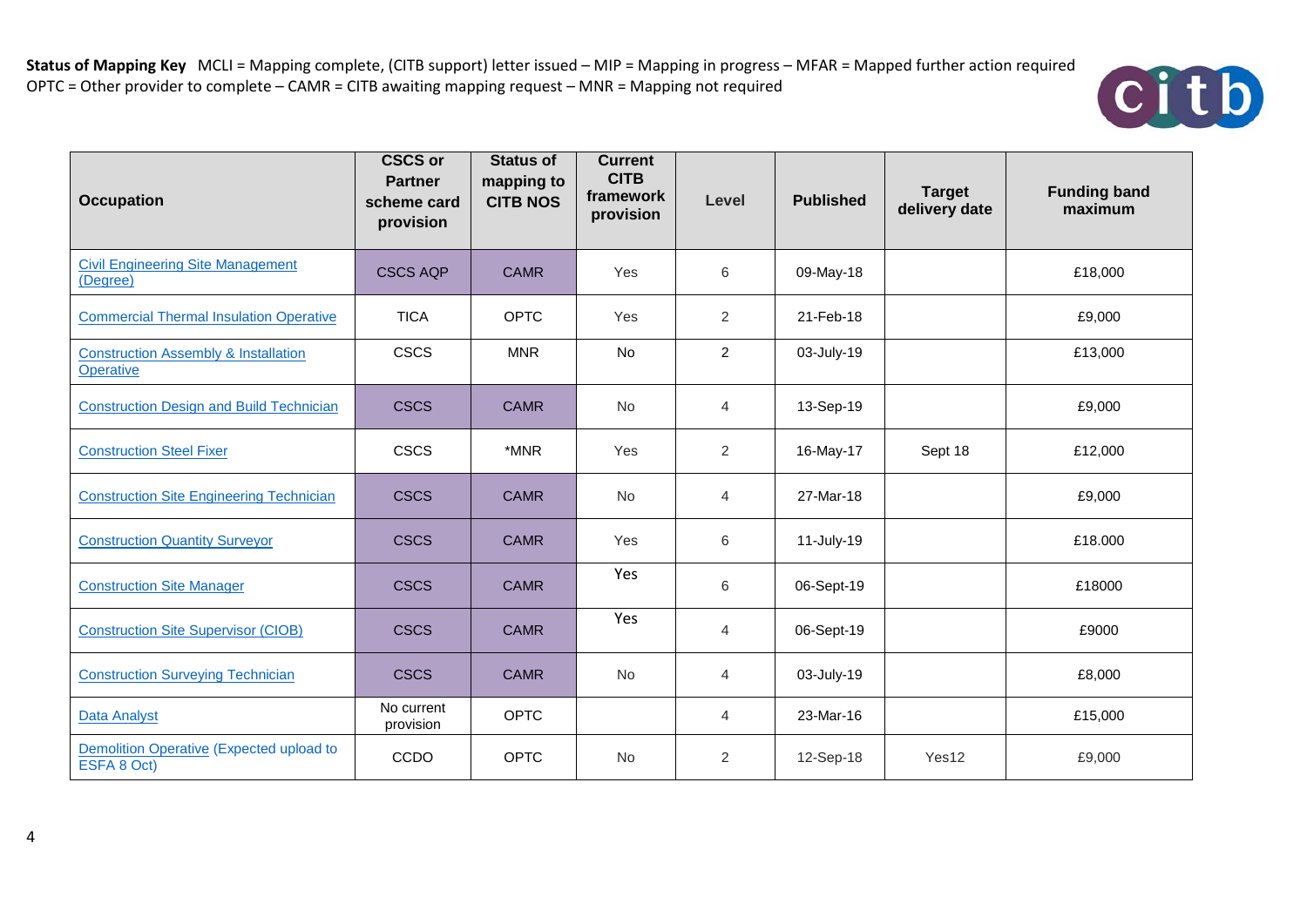

| <b>Occupation</b>                                                          | <b>CSCS or</b><br><b>Partner</b><br>scheme card<br>provision | <b>Status of</b><br>mapping to<br><b>CITB NOS</b> | <b>Current</b><br><b>CITB</b><br>framework<br>provision | Level          | <b>Published</b> | <b>Target</b><br>delivery date | <b>Funding band</b><br>maximum |
|----------------------------------------------------------------------------|--------------------------------------------------------------|---------------------------------------------------|---------------------------------------------------------|----------------|------------------|--------------------------------|--------------------------------|
| <b>Design and Construction Management</b>                                  | No current<br>provision                                      | <b>CAMR</b>                                       | <b>No</b>                                               | 6              | 29-Sep-19        |                                | £1,800                         |
| <b>Digital Engineering Technician</b>                                      | <b>CSCS</b>                                                  | *MNR                                              | Yes                                                     | $\mathsf 3$    | 18-Sep-17        | Sept 18                        | £21,000                        |
| Electrical, Electronic Product Service and<br><b>Installation Engineer</b> | <b>ECS</b>                                                   | <b>OPTC</b>                                       |                                                         | 3              | 04-Dec-17        |                                | £9,000                         |
| <b>Engineering Construction Erector/Rigger</b>                             | <b>ECITB</b>                                                 | <b>OPTC</b>                                       |                                                         | 3              | 08-Nov-18        |                                | £18,000                        |
| <b>Engineering Construction Pipefitter</b>                                 | JIB PMES or<br>Skillcard                                     | <b>OPTC</b>                                       |                                                         | 3              | 16-Oct-17        |                                | £21,000                        |
| <b>Facilities Management Supervisor</b>                                    | <b>CSCS</b>                                                  | <b>OPTC</b>                                       |                                                         | 3              | 17-Feb-17        |                                | £4,000                         |
| <b>Facilities Manager</b>                                                  | <b>CSCS</b>                                                  | <b>OPTC</b>                                       |                                                         | $\overline{4}$ | 03-May-18        |                                | £6,000                         |
| <b>Facilities Services Operative</b>                                       | <b>CSCS</b>                                                  | <b>OPTC</b>                                       |                                                         | $\overline{2}$ | 11-Apr-19        |                                | £3,000                         |
| <b>Fencing Installer</b>                                                   | <b>FISS</b>                                                  | <b>OPTC</b>                                       | No                                                      | $\overline{2}$ | 24-Sep-18        | Oct 18                         | £7,000                         |
| <b>Fenestration Installer</b>                                              | Q-Card                                                       | <b>OPTC</b>                                       |                                                         | $\overline{2}$ | 27-Sep-19        |                                | £6,000                         |
| Floorlayer                                                                 | <b>CSCS</b>                                                  | **MCLI                                            | Yes                                                     | $\overline{2}$ | 08-Nov-18        |                                | £13,000                        |
| Formworker                                                                 | <b>CSCS</b>                                                  | *MNR                                              | Yes                                                     | $\overline{2}$ | 08-Aug-18        | Sep 18                         | £8,000                         |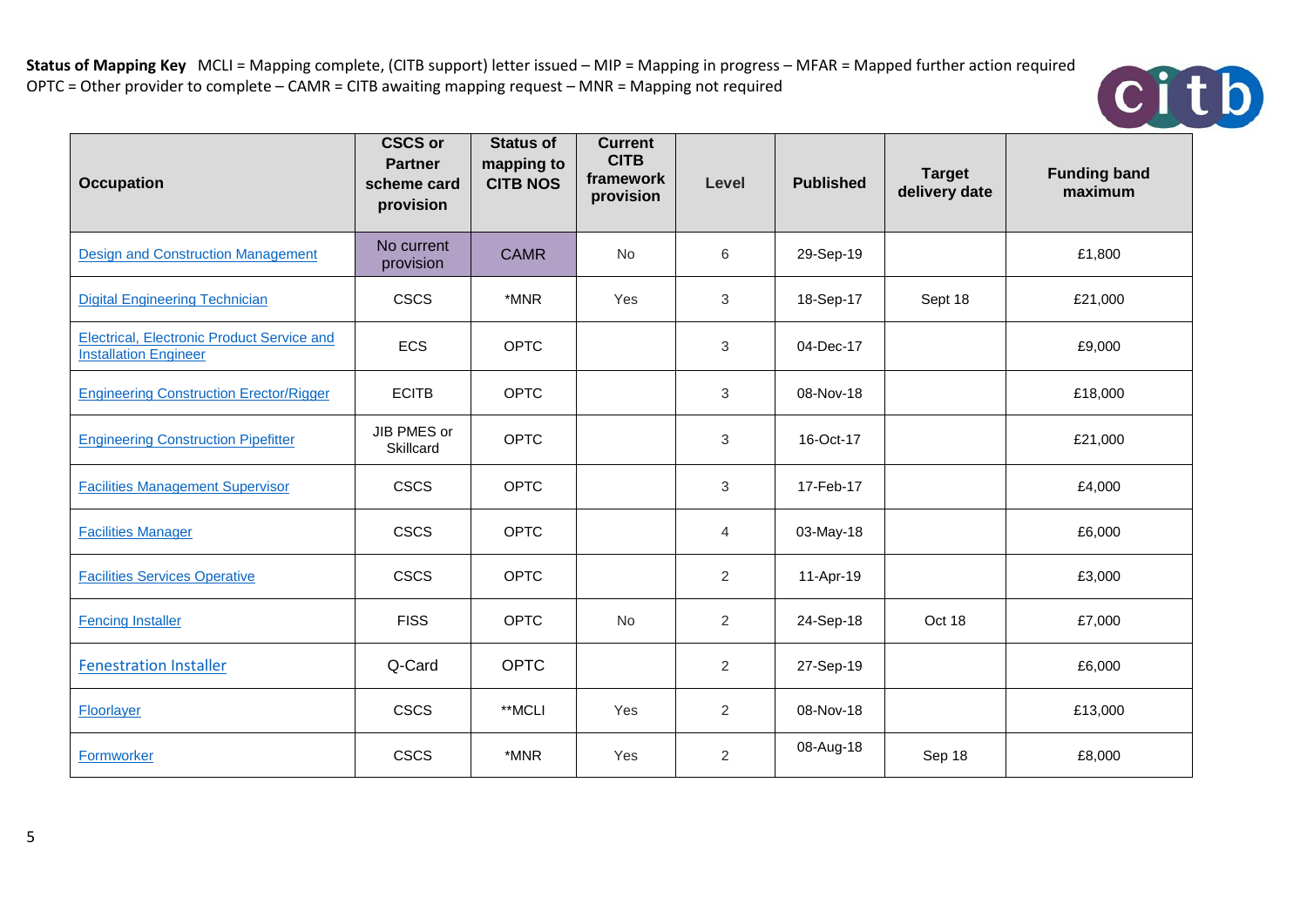

| <b>Occupation</b>                                                            | <b>CSCS or</b><br><b>Partner</b><br>scheme card<br>provision | <b>Status of</b><br>mapping to<br><b>CITB NOS</b> | <b>Current</b><br><b>CITB</b><br>framework<br>provision | Level          | <b>Published</b> | <b>Target</b><br>delivery date | <b>Funding band</b><br>maximum |
|------------------------------------------------------------------------------|--------------------------------------------------------------|---------------------------------------------------|---------------------------------------------------------|----------------|------------------|--------------------------------|--------------------------------|
| <b>Furniture Manufacturer - Fitted Furniture</b><br><b>Installer pathway</b> | <b>CSCS</b>                                                  | <b>CAMR</b>                                       |                                                         | 2              | 07-Sep-16        | Sept 18                        | £9,000                         |
| <b>Geospatial Survey Technician</b>                                          | <b>CSCS</b>                                                  | <b>CAMR</b>                                       | Yes                                                     | 3              | 27-Feb-18        |                                | £9,000                         |
| <b>Geospatial Mapping and Science Degree</b>                                 | <b>CSCS AQP</b>                                              | <b>CAMR</b>                                       | <b>No</b>                                               | 6              | 27-Mar-18        |                                | £27,000                        |
| *Groundworker                                                                | <b>CSCS</b>                                                  | **MCLI                                            | Yes                                                     | 2              | 07-Dec-18        |                                | £7,000                         |
| <b>Highway Electrician / Service Operative</b>                               | ECS                                                          | <b>OPTC</b>                                       |                                                         | 3              | 19-Aug-16        |                                | £9,000                         |
| <b>Highway Electrical Maintenance and</b><br><b>Installation Operative</b>   | <b>ECS</b>                                                   | <b>OPTC</b>                                       |                                                         | 2              | 19-Aug-16        |                                | £9,000                         |
| <b>Highways Maintenance Skilled Operative</b>                                | <b>CSCS</b>                                                  | **MCLI                                            | <b>Yes</b>                                              | $\overline{2}$ | 10-Aug-18        |                                | £9,000                         |
| <b>High Speed Rail &amp; Infrastructure</b><br>Technician                    | No current<br>provision                                      | <b>OPTC</b>                                       |                                                         | 4              |                  | Dec 17                         | £21,000                        |
| Hire Controller (Plant tools and equipment)                                  | <b>CSCS</b>                                                  | <b>CAMR</b>                                       | <b>No</b>                                               | 2              | 04-Dec-18        |                                | £5,000                         |

\*Groundworker – Funding appeal to be submitted 08/01/2020, Tim Brownbridge leading with support from S&Q Team.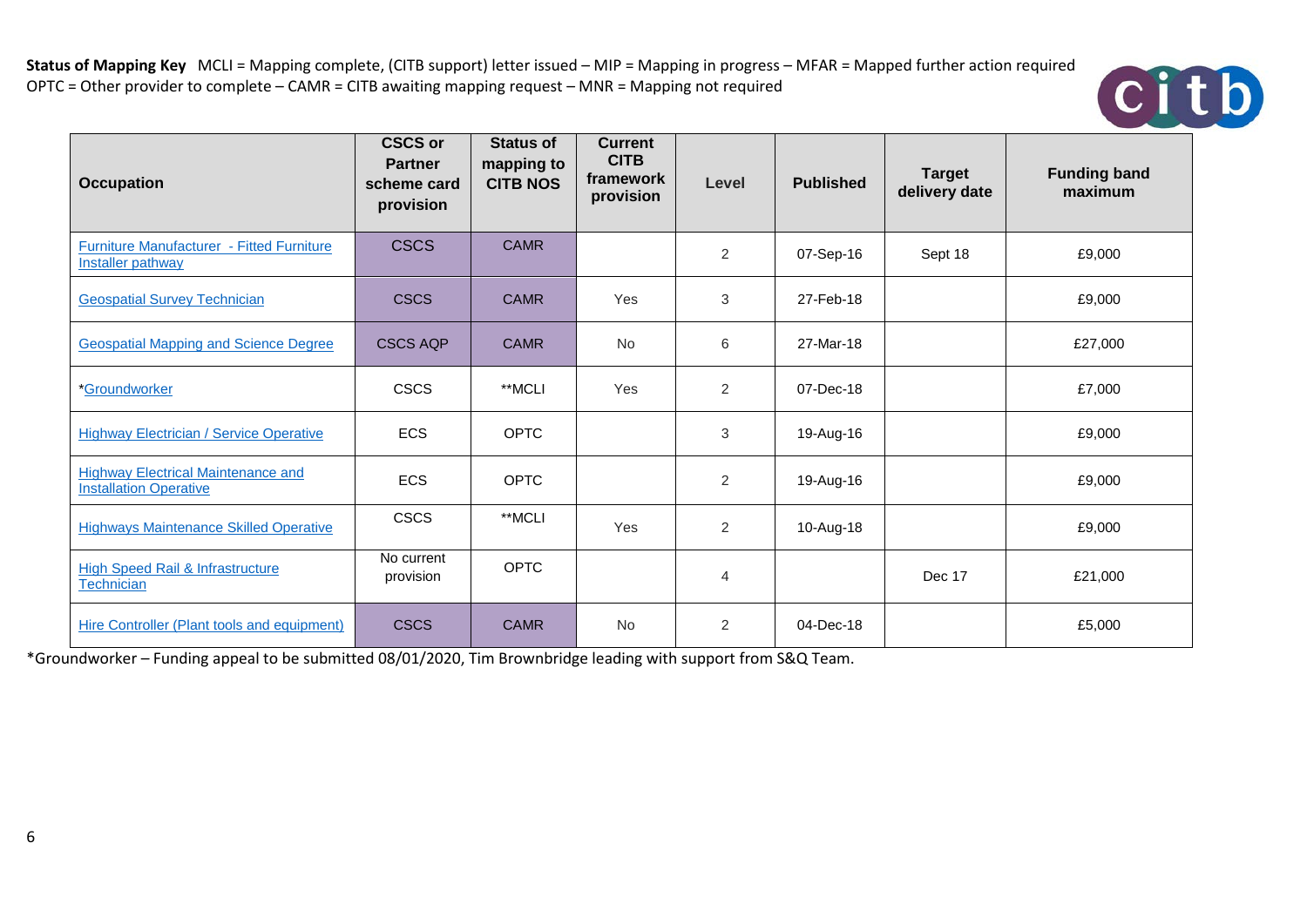

| <b>Occupation</b>                                                               | <b>CSCS or</b><br><b>Partner</b><br>scheme card<br>provision | <b>Status of</b><br>mapping to<br><b>CITB NOS</b> | <b>Current</b><br><b>CITB</b><br>framework<br>provision | Level          | <b>Published</b> | <b>Target</b><br>delivery date | <b>Funding band</b><br>maximum |
|---------------------------------------------------------------------------------|--------------------------------------------------------------|---------------------------------------------------|---------------------------------------------------------|----------------|------------------|--------------------------------|--------------------------------|
| <b>Industrial Coatings Applicator</b>                                           | <b>ICATS</b> or train<br>the Painter                         | <b>OPTC</b>                                       | Yes                                                     | 2              | 27-Sept-18       |                                | £9,000                         |
| <b>Industrial Thermal Insulation Technician</b>                                 | <b>TICA</b>                                                  | <b>OPTC</b>                                       | Yes                                                     | 3              | 09-Feb-18        |                                | £12,000                        |
| Installation electrician / maintenance<br>electrician                           | <b>ECS</b>                                                   | OPTC                                              |                                                         | 3              | 10-Sep-15        |                                | £18,000                        |
| <b>Interior Systems Installer</b>                                               | <b>CSCS</b>                                                  | <b>MNR</b>                                        | Yes                                                     | 2              | 03-July-19       |                                | £14,000                        |
| <b>Lifting Technician</b>                                                       | <b>CPCS</b>                                                  | *MNR                                              | Yes                                                     | 2              | 01-Dec-17        | Sept 18                        | £15,000                        |
| Military construction engineering technician                                    | <b>CSCS</b>                                                  | **MCLI                                            | <b>No</b>                                               | $\sqrt{3}$     | 31-Jul-18        |                                | £5,000                         |
| <b>Mineral and Construction Product</b><br><b>Sampling and Testing Operator</b> | <b>CSCS</b>                                                  | <b>OPTC</b>                                       | No                                                      | $\overline{2}$ | 17-Oct-18        |                                | £9,000                         |
| <b>Painter and Decorator</b>                                                    | <b>CSCS</b>                                                  | <b>CAMR</b>                                       | Yes                                                     | 2              | 22-June-18       | <b>July 2019</b>               | £9,000                         |
| <b>Piling Attendant</b>                                                         | <b>CSCS</b>                                                  | *MNR                                              | No                                                      | 2              | 22-June-18       |                                | £15,000                        |
| <b>Plasterer</b>                                                                | <b>CSCS</b>                                                  | <b>CAMR</b>                                       | Yes                                                     | 2              | 22-June-18       | <b>TBC</b>                     | £10,000                        |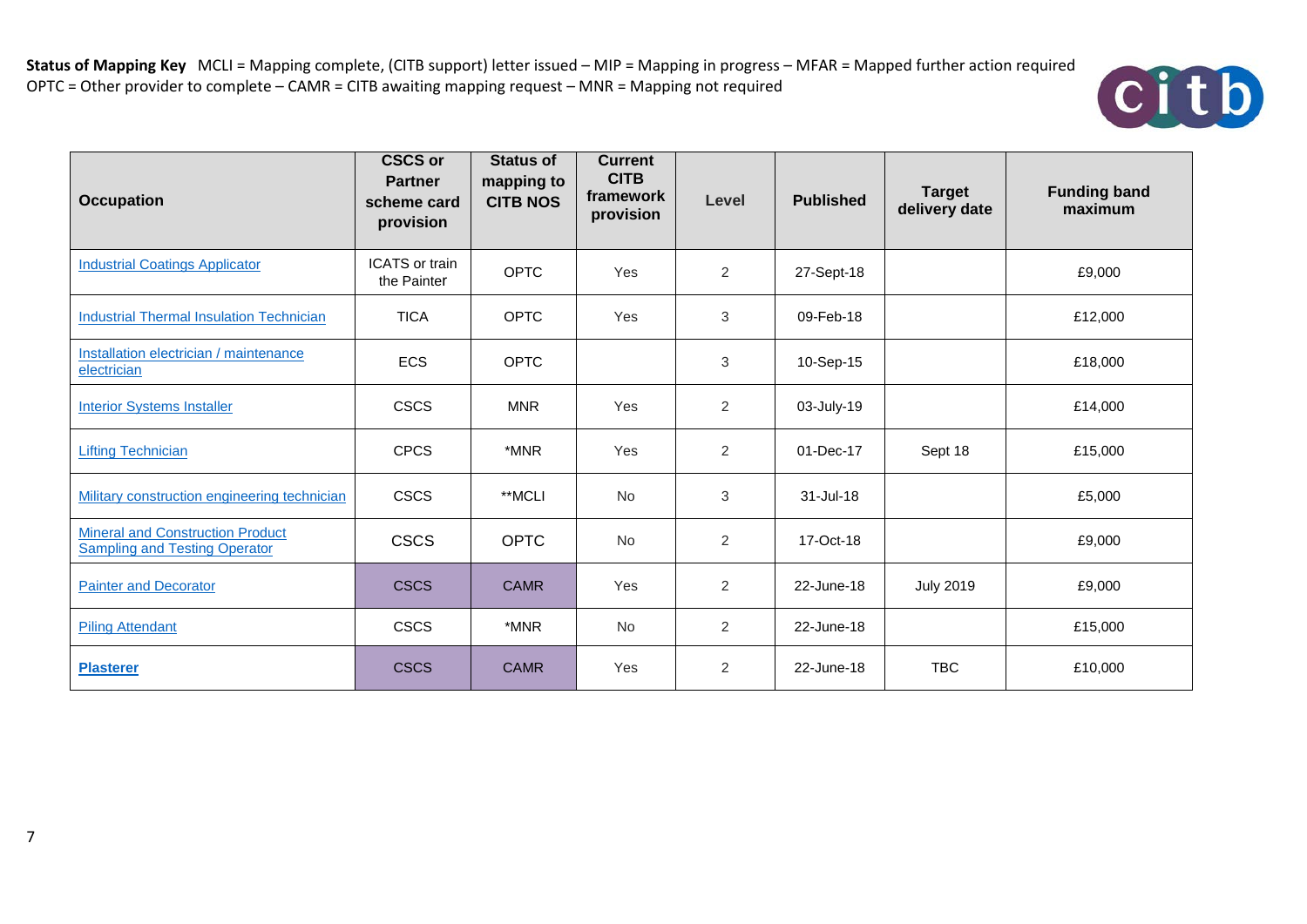

| <b>Occupation</b>                                              | <b>CSCS or</b><br><b>Partner</b><br>scheme card<br>provision | <b>Status of</b><br>mapping to<br><b>CITB NOS</b> | <b>Current</b><br><b>CITB</b><br>framework<br>provision | Level          | <b>Published</b> | <b>Target</b><br>delivery date | <b>Funding band</b><br>maximum |
|----------------------------------------------------------------|--------------------------------------------------------------|---------------------------------------------------|---------------------------------------------------------|----------------|------------------|--------------------------------|--------------------------------|
| Powered Pedestrian Door Installer &<br><b>Service Engineer</b> | <b>CSCS</b>                                                  | <b>CAMR</b>                                       | <b>No</b>                                               | $\overline{2}$ | 24-Sep-18        | Sep 18                         | £9,000                         |
| <b>Project Manager (Degree)</b>                                | <b>CSCS AQP</b>                                              | <b>CAMR</b>                                       |                                                         | 6              | 22-June-18       |                                | £22,000                        |
| <b>Plumbing and Domestic Heating</b><br>Technician             | <b>JIB PMES</b>                                              | <b>OPTC</b>                                       |                                                         | 3              | 19-Jan-18        |                                | £21,000                        |
| <b>Project Controls Technician</b>                             | <b>ACE</b>                                                   | <b>OPTC</b>                                       |                                                         | 3              | 17-Aug-17        |                                | £21,000                        |
| <b>Property Maintenance Operative</b>                          | <b>CSCS</b>                                                  | <b>MFAR</b>                                       | <b>No</b>                                               | 2              | 26-Mar-15        |                                | £9,000                         |
| Rail and Rail Systems Principal Engineer                       | No current<br>provision                                      | <b>OPTC</b>                                       |                                                         | $\overline{7}$ | 27-Jun-18        |                                | £24,000                        |
| Rail & rail systems engineer                                   | No current<br>provision                                      | <b>OPTC</b>                                       |                                                         | 5              | 24-Sep-18        |                                | £22,000                        |
| <b>Rail and Rail Systems Senior Engineer</b>                   | No current<br>provision                                      | <b>OPTC</b>                                       |                                                         | 6              | 13_Jul-18        |                                | £24,000                        |
| <b>Rail Engineering Advanced Technician</b>                    | No current<br>provision                                      | <b>OPTC</b>                                       |                                                         | 4              | 14-Apr-16        |                                | £27,000                        |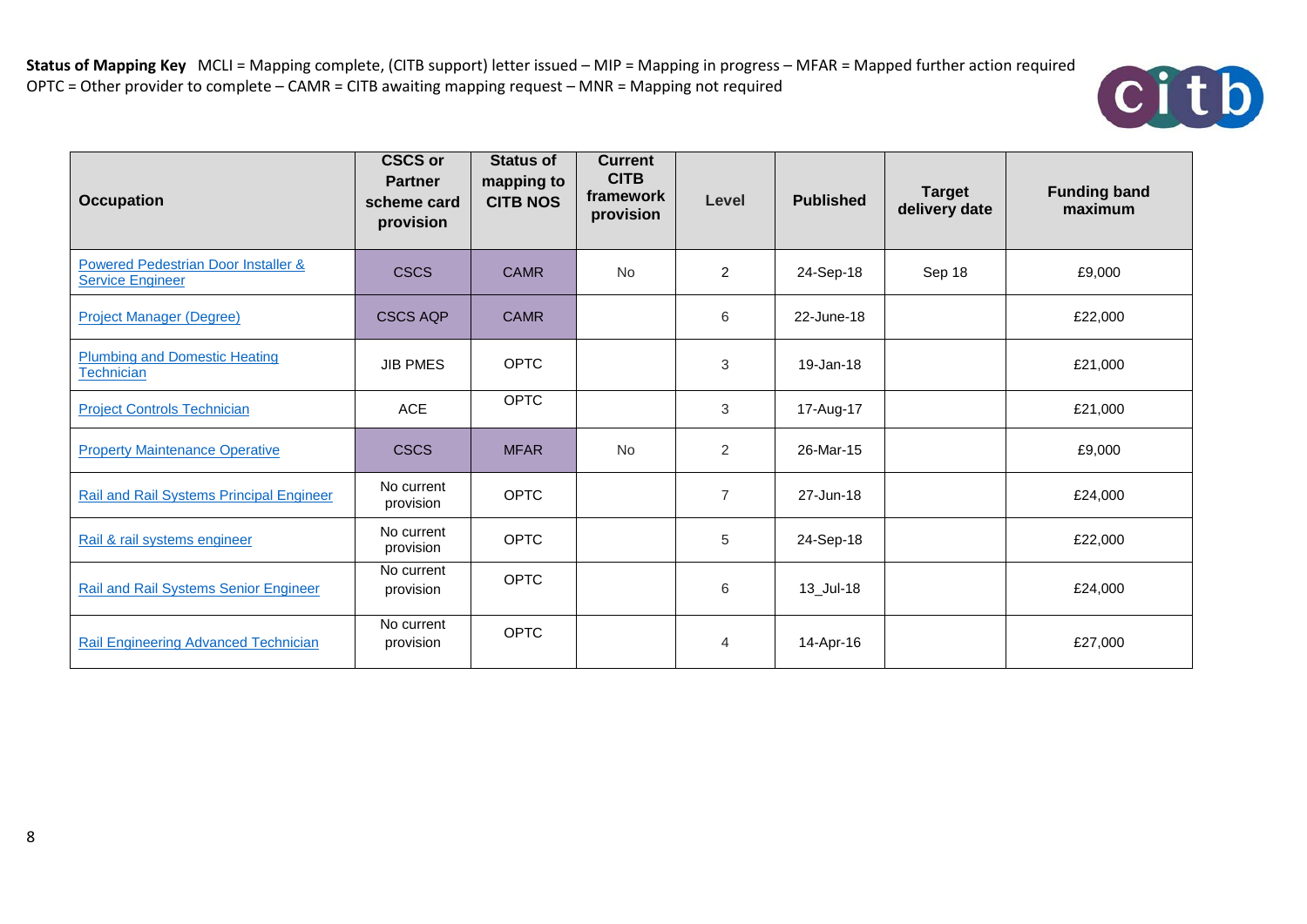

| <b>Occupation</b>                           | <b>CSCS or</b><br><b>Partner</b><br>scheme card<br>provision | <b>Status of</b><br>mapping to<br><b>CITB NOS</b> | <b>Current</b><br><b>CITB</b><br>framework<br>provision | Level          | <b>Published</b> | <b>Target</b><br>delivery date | <b>Funding band</b><br>maximum |
|---------------------------------------------|--------------------------------------------------------------|---------------------------------------------------|---------------------------------------------------------|----------------|------------------|--------------------------------|--------------------------------|
| <b>Rail Engineering Operative</b>           | No current<br>provision                                      | <b>OPTC</b>                                       |                                                         | $\overline{2}$ | 14-Apr-16        |                                | £12,000                        |
| <b>Rail Engineering Technician</b>          | No current<br>provision                                      | <b>OPTC</b>                                       |                                                         | 3              | 14-Apr-16        |                                | £27,000                        |
| Railway engineering design technician       | No current<br>provision                                      | <b>OPTC</b>                                       |                                                         | 3              | 26-Mar-15        |                                | £18,000                        |
| <b>Road Surfacing Operative</b>             | <b>CSCS</b>                                                  | <b>CAMR</b>                                       | No                                                      | 2              | 03-July-19       |                                | £9,000                         |
| Roofer                                      | <b>CSCS</b>                                                  | <b>CAMR</b>                                       | Yes                                                     | $\overline{2}$ | 30-Sep-19        |                                | £11,000                        |
| <b>Senior/Head of Facilities Management</b> | No current<br>provision                                      | <b>OPTC</b>                                       |                                                         | 6              | 27-Mar-18        |                                | £18,000                        |
| Scaffolder                                  | <b>CISRS</b>                                                 | <b>OPTC</b>                                       | Yes                                                     | $\overline{2}$ | 08-May-18        | Oct 18                         | £9,000                         |
| Safety Health and Environment Technician    | <b>CSCS</b>                                                  | <b>CAMR</b>                                       | No                                                      | 3              | 29-Mar-18        |                                | £5,000                         |
| <b>Structural Steelwork Erector</b>         | <b>CSCS</b>                                                  | <b>OPTC</b>                                       |                                                         | $\overline{2}$ | 22-Nov-18        |                                | £9,000                         |
| <b>Structural Steelwork Fabricator</b>      | <b>CSCS</b>                                                  | <b>OPTC</b>                                       |                                                         | $\overline{2}$ | 27-Sep-18        |                                | £5,000                         |
| <b>Surveying Technician</b>                 | <b>CSCS</b>                                                  | <b>CAMR</b>                                       | <b>No</b>                                               | 3              | 10-Sep-15        |                                | £9,000                         |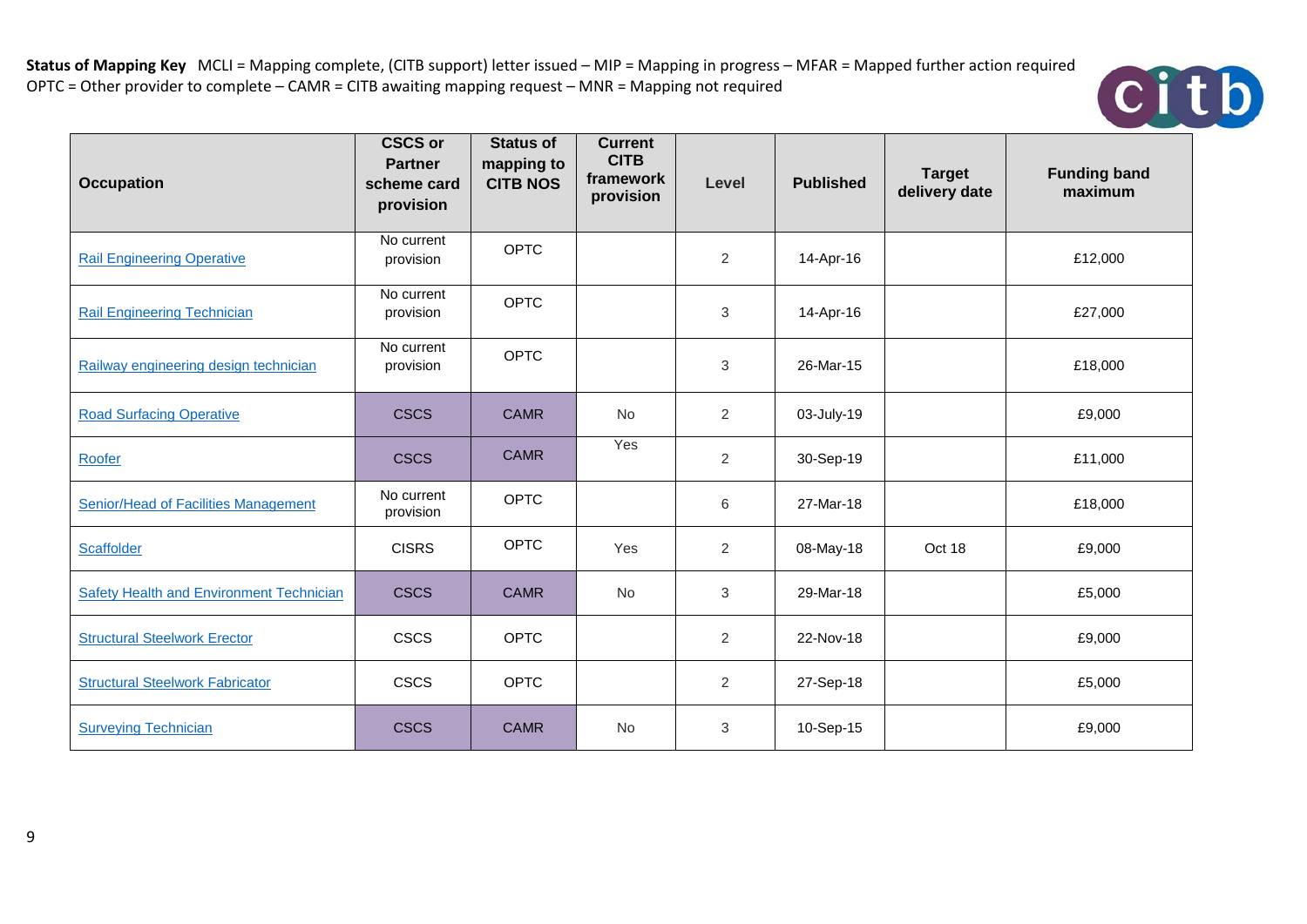

| <b>Occupation</b>                     | <b>CSCS or</b><br><b>Partner</b><br>scheme card<br>provision | <b>Status of</b><br>mapping to<br><b>CITB NOS</b> | <b>Current</b><br><b>CITB</b><br>framework<br>provision | Level | <b>Published</b> | <b>Target</b><br>delivery date | <b>Funding band</b><br>maximum |
|---------------------------------------|--------------------------------------------------------------|---------------------------------------------------|---------------------------------------------------------|-------|------------------|--------------------------------|--------------------------------|
| <b>Team Leader/Supervisor</b>         | <b>CSCS</b>                                                  | <b>CAMR</b>                                       | Yes                                                     | 3     | $01$ -Jun-16     |                                | £5,000                         |
| <b>Tramway Construction Operative</b> | No current<br>provision                                      | <b>OPTC</b>                                       |                                                         | 2     | 28-Mar-19        |                                | £15,000                        |
| <b>Tunnelling Operative</b>           | <b>CSCS</b>                                                  | *MNR                                              | Yes                                                     | 2     | 26-Jan-18        | Sept 18                        | £12,000                        |
| <b>Wall &amp; Floor Tiler</b>         | <b>CSCS</b>                                                  | <b>CAMR</b>                                       | Yes                                                     | 2     | 23-Nov-18        |                                | £9,000                         |
| <b>Wireless Communications Rigger</b> | Skillcard or<br><b>ECS</b>                                   | <b>OPTC</b>                                       | No                                                      | 2     | 22-Mar-19        |                                | £12,000                        |

**[Apprenticeship Funding page link](https://www.gov.uk/government/publications/apprenticeship-funding-bands)**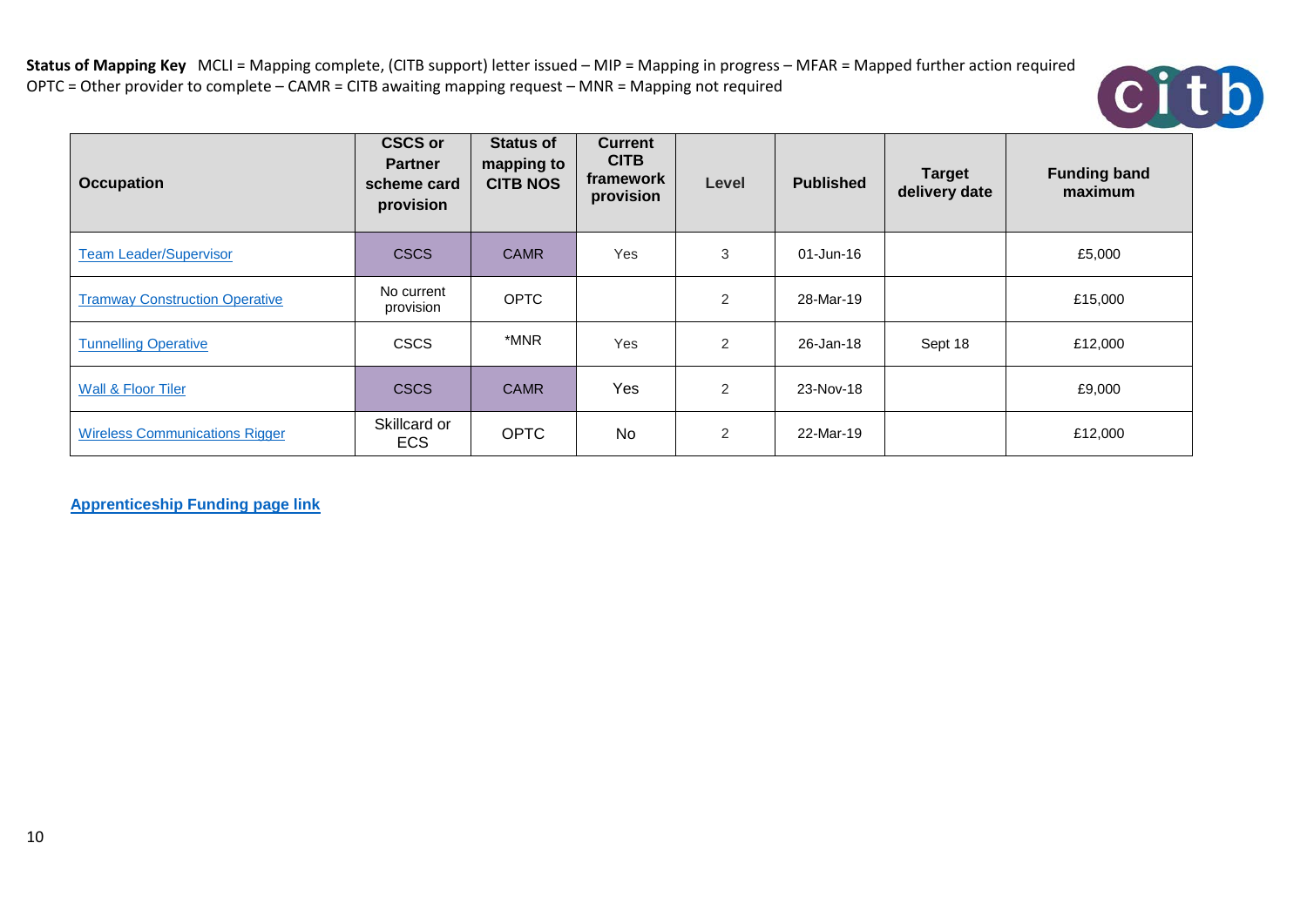**Status of Apprenticeship Key:**  $\checkmark$  = EOI Approved  $\checkmark$  = Standard Approved  $\checkmark$   $\checkmark$  = Assessment Plan Approved  $\checkmark$   $\checkmark$   $\checkmark$  Funding band allocated **Status of Mapping Key** CCAM = Complete, CITB approved mapping – MIP = Mapping in progress – Mfar = Mapped further action required OPTC = Other provider to complete – CAMR = CITB awaiting mapping request – MNR = Mapping not required



## **Construction Related Apprenticeships in Development**

| <b>Apprenticeship Standard</b>                                              | <b>CITB</b><br><b>Support</b> | <b>Status</b>                    | <b>CSCS or</b><br><b>Partner</b><br>scheme<br>card<br>provision | <b>Status of</b><br>mapping<br>to CITB<br><b>NOS</b> | <b>Current</b><br>framework<br>provision | <b>CITB</b><br><b>EQA</b> | <b>Comments</b>                                                             | <b>Target</b><br><b>Delivery</b><br><b>Date</b> |
|-----------------------------------------------------------------------------|-------------------------------|----------------------------------|-----------------------------------------------------------------|------------------------------------------------------|------------------------------------------|---------------------------|-----------------------------------------------------------------------------|-------------------------------------------------|
| <b>Asbestos removal operative</b><br>(Level 2)                              | <b>No</b>                     | ✓✓                               | <b>CSCS</b>                                                     | <b>CAMR</b>                                          | No                                       | <b>TBC</b>                | IFATE confirmed AP approved but still<br>showing as Standard only approved. |                                                 |
| <b>BEMS Control Engineer</b><br>(Level 4)                                   | <b>No</b>                     | $\checkmark\checkmark\checkmark$ | <b>ECS</b>                                                      | <b>OPTC</b>                                          |                                          | <b>TBC</b>                | AP approved.                                                                |                                                 |
| <b>Construction Equipment</b><br><b>Maintenance Technician</b><br>(Level 2) | <b>No</b>                     | ✓✓                               | <b>CSCS</b>                                                     | <b>CAMR</b>                                          | Yes                                      | <b>TBC</b>                | Title changed. Meeting between IfA and<br>trailblazer group Nov 18          |                                                 |
| <b>Construction Plant Operative</b><br>(Level 2)                            | <b>No</b>                     | ✓✓                               | <b>CPCS</b>                                                     | <b>OPTC</b>                                          | Yes                                      | <b>TBC</b>                | Standard approved with conditions.<br>Publication imminent.                 |                                                 |
| <b>Curtain Wall Installer</b>                                               | <b>No</b>                     | $\checkmark\checkmark\checkmark$ | <b>CSCS</b>                                                     | <b>CAMR</b>                                          | Yes                                      |                           | AP approved                                                                 |                                                 |
| Damp Control and Timber<br><b>Preservation Operative</b><br>(Level 2)       | <b>No</b>                     | ✓✓                               | <b>CSCS</b>                                                     | <b>CAMR</b>                                          | Yes                                      | <b>No</b>                 |                                                                             |                                                 |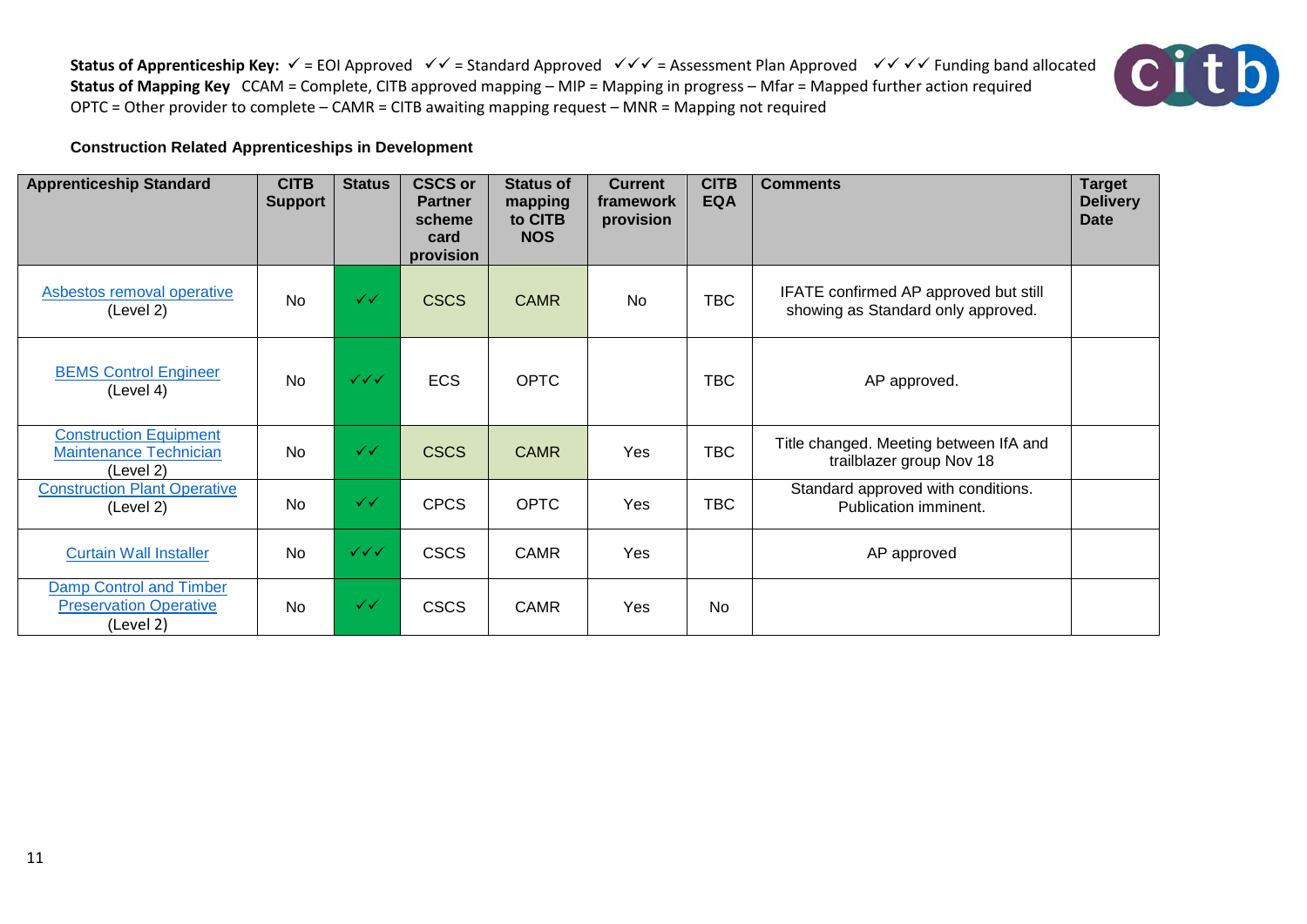**Status of Apprenticeship Key:**  $\checkmark$  = EOI Approved  $\checkmark$  + = Standard Approved  $\checkmark$  +  $\checkmark$  = Assessment Plan Approved  $\checkmark$  +  $\checkmark$  +  $\checkmark$  Funding band allocated **Status of Mapping Key** CCAM = Complete, CITB approved mapping – MIP = Mapping in progress – Mfar = Mapped further action required OPTC = Other provider to complete - CAMR = CITB awaiting mapping request– MNR = Mapping not required

citb



CITB is providing EQA for the following Trailblazers: Bricklaying, Carpentry and Joinery, Construction Assembly Technician, Construction Design Management, Construction Design and Build Technician, Construction Quantity Surveyor, Construction Site Manager, Construction Supervisor, Construction Surveying Technician, Digital Engineering, Floorlaying, Formwork, Highways Maintenance, Painting and Decorating, Plastering, Piling, Steelfixing, Tunnelling, Wall and Floor Tiling. Useful link[s The Register of EQA providers](https://www.instituteforapprenticeships.org/quality/resources/register-of-eqa-providers/)